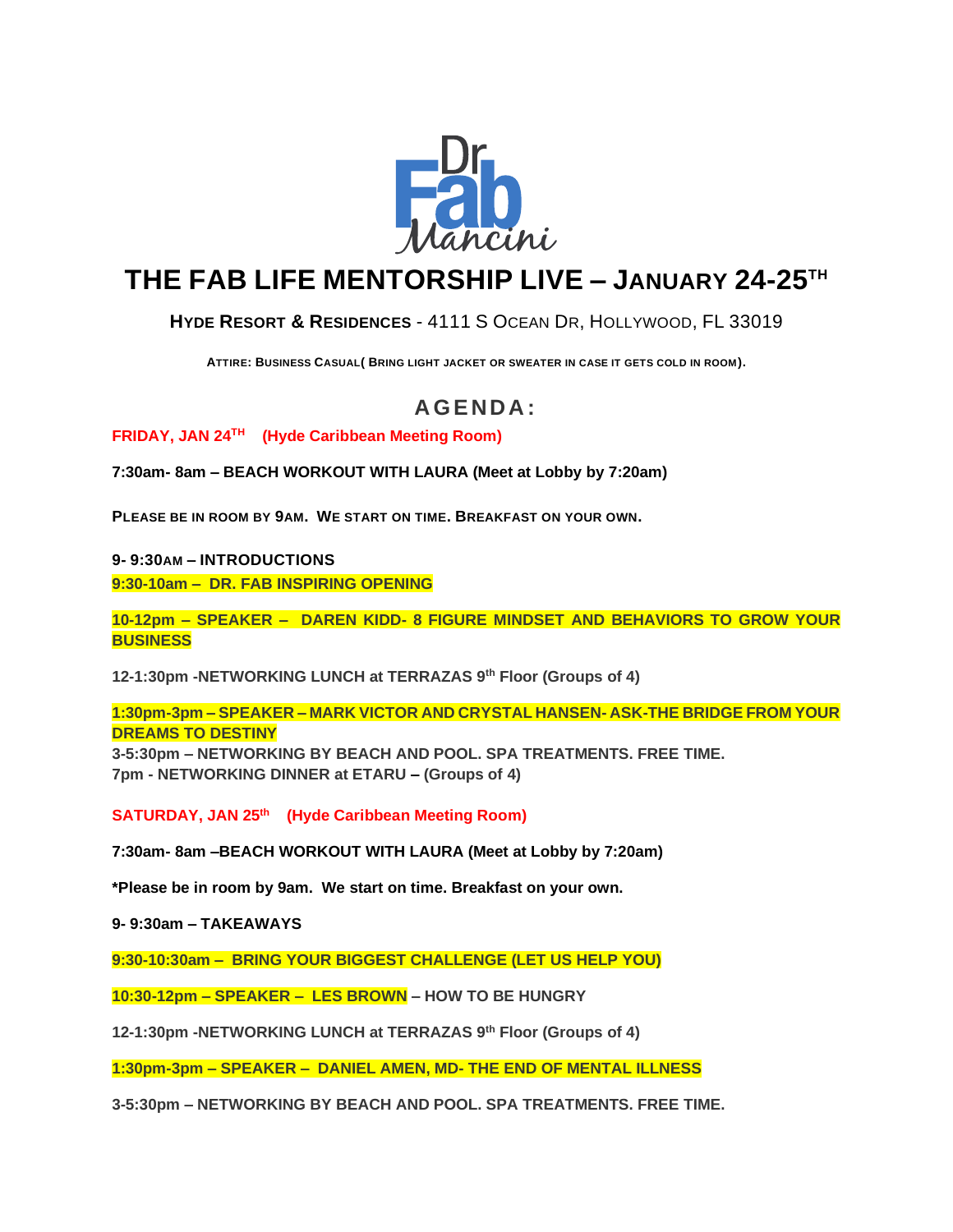## **7pm - NETWORKING DINNER – TO BE DETERMINED (Groups of 4)**

**SUNDAY, JAN 26th (Hyde Caribbean Meeting Room)**

• **Please be in room by 9am. We start on time. Breakfast on your own.**

### **9- 9:30am – TAKEAWAYS**

**9:30-11am – SPEAKER- LES BROWN– HOW TO SUCCEED**

**11-12pm – DR. FAB- INSPIRING CLOSE**

**COME WITH AN OPEN MIND AND HEART AND LET YOUR FAB LIFE REVEAL ITSELF!**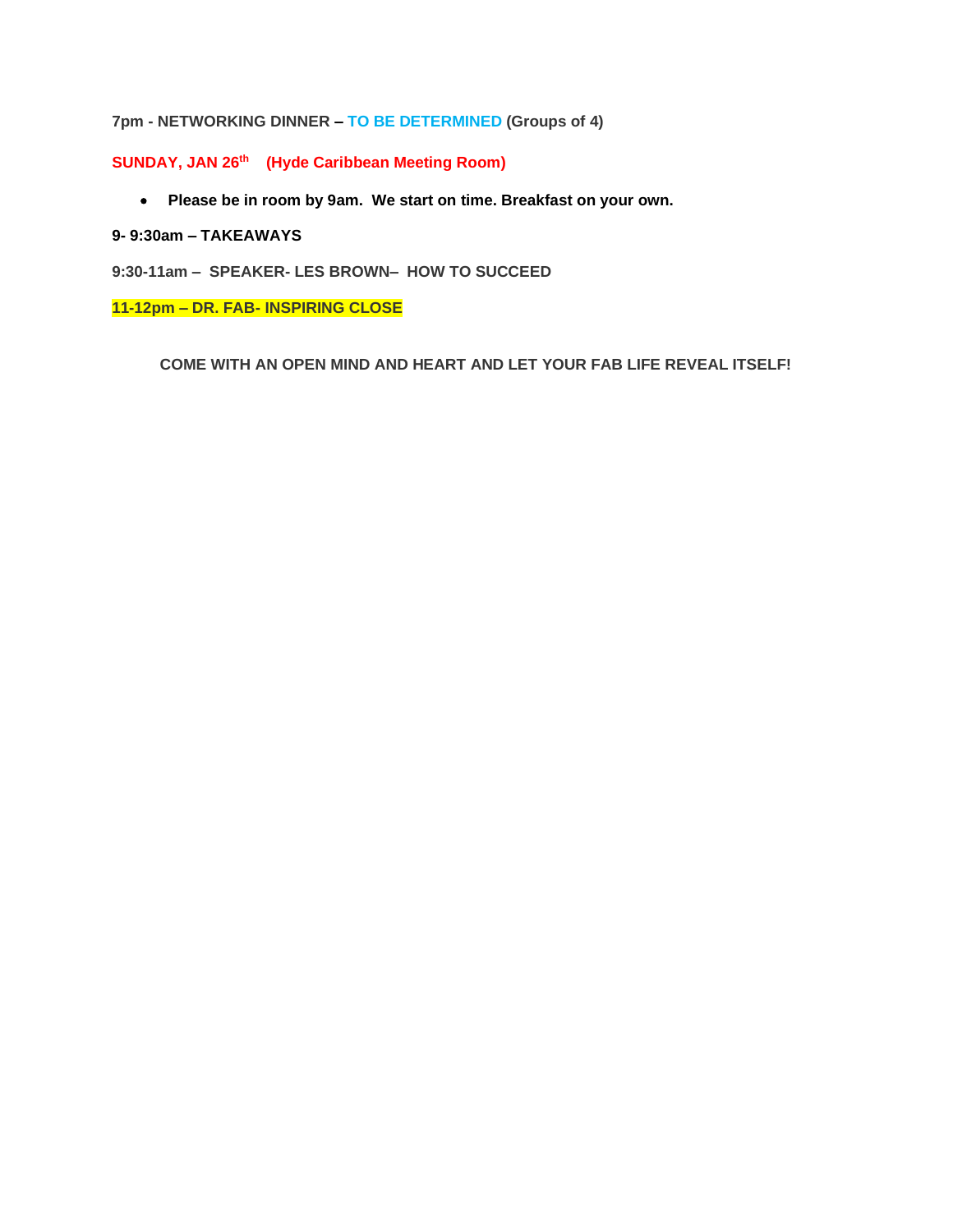# THE FAB LIFE MENTORSHIP "LIVE DALLAS" – June 26th and 27th

1717 Leonard St, Dallas, TX 75201. [\(214\) 953-1717](https://www.google.com/search?client=safari&rls=en&q=hall+art++hotel+dallas&ie=UTF-8&oe=UTF-8) [https://hallartshotel.com](https://hallartshotel.com/)

WELCOME TO THE FAB LIFE MENTORSHIP. WE ARE SO EXCITED TO HOST YOU FOR 2 DAYS OF<br>TRANSFORMATION DURING THIS DIFICULT TIME. HERE ARE SOME DETAILS FORYOU TO MAKE YOUR TIME *WITH US SAFE AND FUN.* 

*A T T I R E : B U S I N E S S C A S U A L A N D C O M F O R T A B L E S H O E S ( B R I N G L I G H T J A C K E T O R S W E A T E R I N C A S E I T G E T S C O L D I N R O O M )*

**SAFETY**: IN ORDER TO COMPLY WITH TEXAS NEW ORDER, PLEASE BRING YOUR MASKS AND WEAR IN<br>PUBLIC SPACES. WE WILL SPACE ROOM OUT TO OUR BEST ABILITY TO ENSURE DISTANCING. WE WILL<br>HAVE EXTRA MASKS AND HAND SANATIZERS FOR YOU.

*P A R K I N G : Y O U M A Y V A L E T P A R K ( \$ 1 5 / D A Y ) O R F I N D P A R K I N G N E A R B Y O R P A R K I N G G A R A G E N E X T D O O R .*

*L O V E , F A B*

*.*

# **AGENDA:**

### **FRIDAY, JUNE 26th (FLORA HALL)**

**8:30- 9am – REGISTRATION and NETWORKING LIGHT BREAKFAST (FLORA ROOM)**

• **Please be in room by 8:30am. We start on time at 9am.** 

**9-10am – DR. FAB – "THRIVING IN THE NEW NORMAL"**

**10-11am – JAY ABRAHAM - "REFERRAL MASTERY"**

**11am-12pm – BRYAN FLANNEGAN – " SELLING WITH CERTAINTY "** 

**12-2pm -NETWORKING LUNCH (TBD) (Groups of 4) \*We will walk together from hotel \* Wear comfortable shoes.**

**2-3pm – BRIAN TRACY- "CRISIS MANAGEMENT"**

**3-3:30pm – JACK CANFIELD – "SUCCESS PRINCIPLES YOU MUST ACT ON"** 

**3:30-4pm – DR. BRIAN FITZPATRICK - "BRIDGING THE REVENUE GAP"** 

**4-5pm - SANDRA YANCEY- " WHAT IS YOUR STANCE "** 

**5-7pm – NETWORKING IN LOBBY BAR (FREE TIME)**

**7pm - NETWORKING DINNER (TBD) – (Groups of 4) \* We will walk together from hotel.** 

**\* Wear comfortable shoes.**

# **SATURDAY, JUNE 27TH (FLORA HALL)**

**8:30- 9am - NETWORKING LIGHT BREAKFAST (FLORA ROOM)**

• **Please be in room by 8:30am. We start on time at 9am.** 

**9-9:30am - TRANSFORMATIONAL MOMENTS**

**9:30 –10:30am – LES BROWN – " LIVING YOUR LIFE IN YOUR TERMS"**

**10:30am – 12pm – DR. FRANK CORBO " Building a Successful Framework" 12-2pm -NETWORKING LUNCH (TBD)- (Groups of 4) \*We will walk together from hotel \* Wear comfortable shoes.**

**2-2:30pm – MATTHEW KNOWLES – "HARMONIZING YOUR WORKFORCE"** 

**2:30- 4:30pm – NICK VUJUCIC – "NO LIMITS MINDSET"** 

**4:30-5pm – DR. FAB – "INSPIRING CLOSE"** 

**4-6pm – NETWORKING IN LOBBY BAR (FREE TIME)**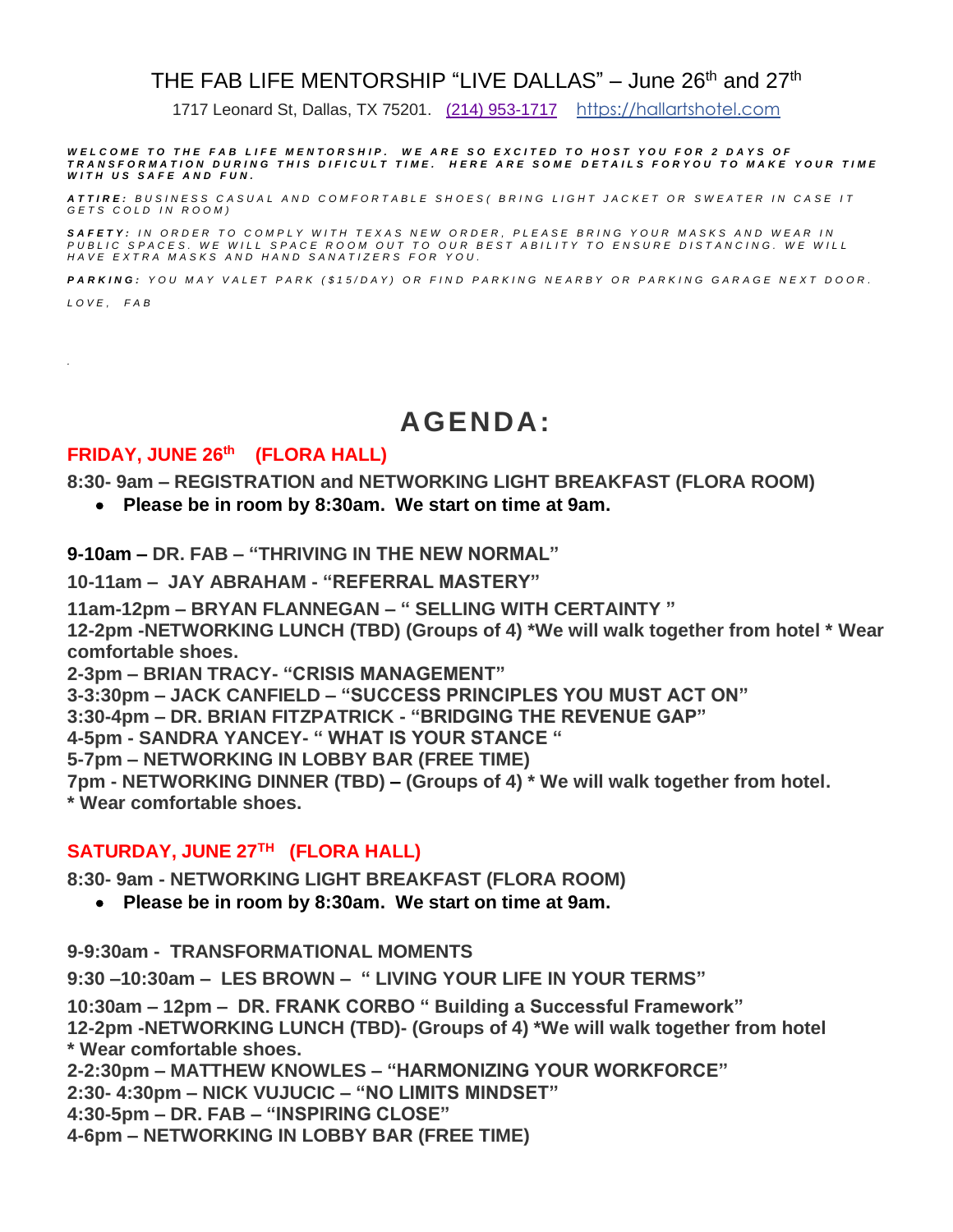# THE FAB LIFE MENTORSHIP LIVE "IN PERSON" MIAMI" – November 13-14th

Nobu Hotel Miami Beach. 4525 Collins Ave, Miami Beach, FL 33140. [\(\(305\) 250-2204](https://www.google.com/search?q=nobu+miami+beach+resort&rlz=1C5CHFA_enUS775US775&oq=nobu+miami+beach+resort&aqs=chrome.0.0i457j0i22i30l2.8143j0j7&sourceid=chrome&ie=UTF-8))

WELCOME TO THE FAB LIFE MENTORSHIP. WE ARE SO EXCITED TO HOST YOU FOR 2 DAYS OF<br>TRANSFORMATION DURING THIS DIFICULT TIME. HERE ARE SOME DETAILS FORYOU TO MAKE YOUR TIME WITH US SAFE AND FUN.

ATTIRE: BUSINESS CASUAL AND COMFORTABLE SHOES( BRING LIGHT JACKET OR SWEATER IN CASE IT<br>GETS COLD IN ROOM). BRING WORKOUT CLOTHES FOR BEACH WORK OUT IN THE MORNINGS. SEXY FUN<br>CLOTHES FOR DINNERS. IT'S MIAMI!

SAFETY: IN ORDER TO COMPLY WITH FLORIDA ORDER, PLEASE BRING YOUR MASKS AND WEAR IN PUBLIC<br>SPACES. WE WILL SPACE ROOM OUT TO OUR BEST ABILITY TO ENSURE DISTANCING. WE WILL HAVE<br>EXTRA MASKS AND HAND SANATIZERS FOR YOU.

*SPA - T H E S P A W I L L B E O P E N B A S E D O N P R E - R E S E R V A T I O N S F O R O U R G R O U P . P L E A S E T A K E*  A D V A N T A G E O F 20% OFF. PLEASE CONTACT AVA AT A HENNESSEY @ N O B U E D E N R O C. C O M

*P A R K I N G : Y O U M A Y V A L E T P A R K A T H O T E L . T H E R E I S A F E E .*

#### **A G E N D A :**

**Thursday, November 12 th Check in Hotel Evening on your own**

**FRIDAY, November 13th (Eden Roc II AB ) \* Next to lobby second level stairs 6:30-7am- BEACH WORK OUT WITH LAURA HARNETT (Meet in lobby at 6:20am) 8-8:30am – NETWORKING LIGHT BREAKFAST (Complimentary inside meeting room)** • **Please be in room by 8am. We start on time at 8:30am. 8:30-9:30am - DR. FAB – "THOUGHTS AND BEHAVIORS FOR THE NEW NORMAL" 9:30-10am – LAURA SILVA QUESADA - " YOUR BELIEFS ON MONEY" 10-11am – FRANK CORBO – "OVERCOMING YOUR PRODUCTIVITY THEF"" 11am-12pm – DR TOM O'BRYAN – "WHAT YOU NEED TO KNOW ABOUT COVID-19" 12-2pm - NETWORKING LUNCH (MALIBU FARM) (Suggested groups of 4) Lobby Floor by NOBU POOL 2-3pm – DARIN KIDD – "EXPLOSIVE GROWTH TIPS" 3-4pm – JOHN DEMARTINI – "LIVING YOUR HUMAN POTENTIAL" 4-4:30pm – TRANSFORMATIONAL MOMENTS**

**4:30-7:30pm – NETWORKING AT BEACH AND POOL (FREE TIME) 7:30pm - NETWORKING DINNER – ON YOUR OWN – (Groups of 4) \*Due to COVID no restaurant could have all of us. Please connect with whom you want to have dinner with.**

#### **SATURDAY, November 14TH (Eden Roc II AB ) \* Next to lobby second level stairs**

**6:30-7am- BEACH WORK OUT WITH LAURA HARNETT (Meet in lobby at 6:20am) 8-8:30am –NETWORKING LIGHT BREAKFAST (Complimentary inside meeting room)**

• **Please be in room by 8am. We start on time at 8:30am.** 

**8:30-9am – DR. FAB – "UNCONDITIONAL LOVE: THE FOUNDATION FOR YOUR SUCCESS"**

**9-9:30am – DR. JEFF HOCKINGS- "REVERSING TYPE 2 DIABETES"**

#### **9:30-10am – ANIL GUPTA – "THE FORMULA FOR HAPPINESS"**

**10-11am – CRYSTAL BERGER – "TOP 3 SECRETS ON GETTING BOOKED FOR TV, RADIO AND THE WEB" 11am-12pm – LES BROWN – "YOU HAVE TO BE HUNGRY"**

**12-2pm - NETWORKING LUNCH- (MALIBU FARM) (Suggested groups of 4) Lobby Floor by NOBU POOL**

**2-2:30pm – DR. MARK REITER – "HEALING WITH COLD LASER"**

**2:30-3pm –DR. BRENT DETELICH – "INTENTIONAL PROSPERITY"**

**3-4pm - ROBEE RICHMAN- " CULTURE HACKING"**

**4-4:30pm – TRANSFORMATIONAL MOMENTS**

**4:30-8pm – NETWORKING AT BEACH AND POOL (FREE TIME)**

**8pm - NETWORKING DINNER – ON YOUR OWN – (Groups of 4) \*Due to COVID no restaurant could have all of us. Please connect with whom you want to have dinner with.**

**COME WITH AN OPEN MIND AND HEART AND LEARN TO LIVE YOUR POTENTIAL!**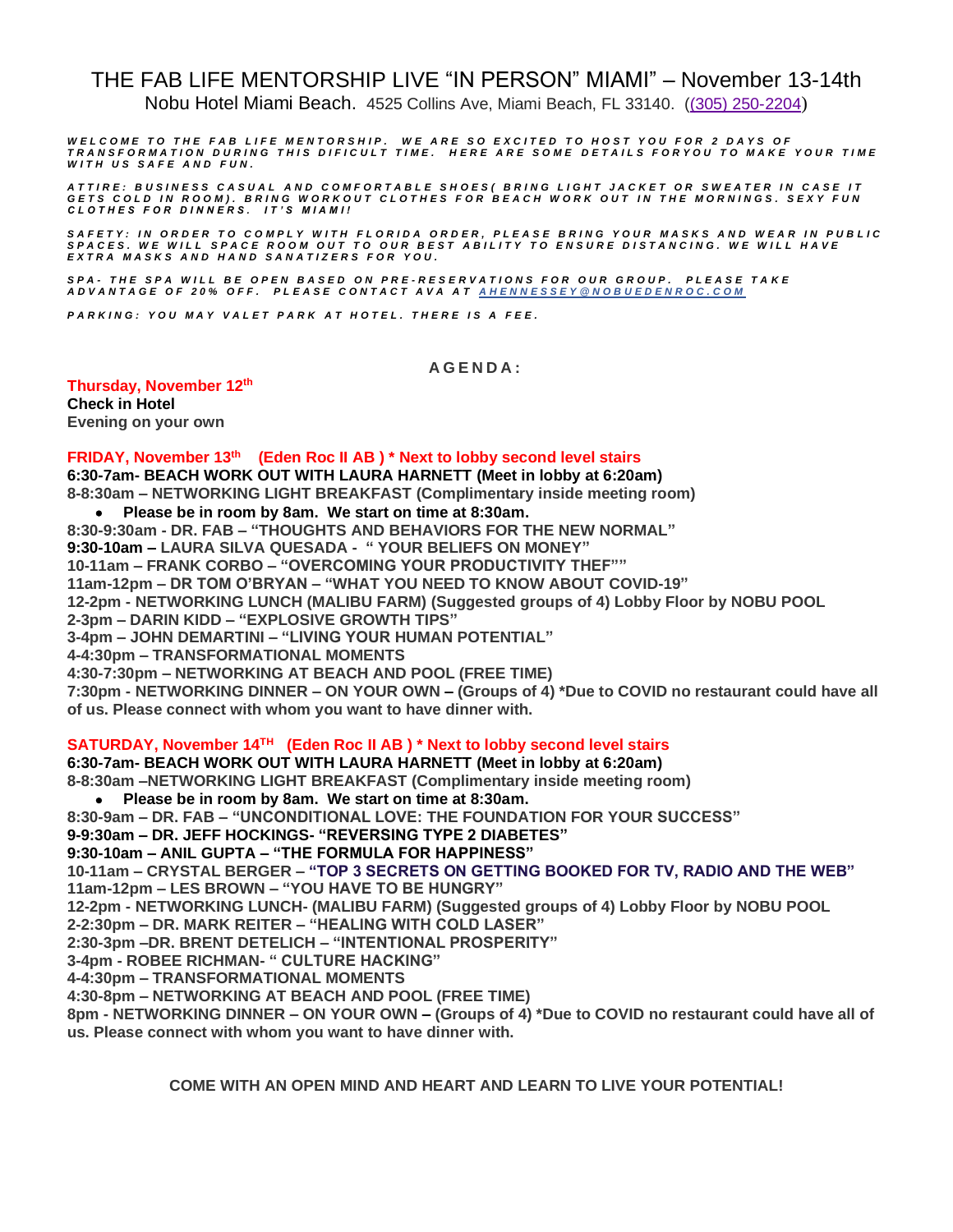### **CELEBRITY MENTORS PRESENTERS**

### **Friday November 13th-**



**Laura Harnett – (Fitness Guru) –** Certified Health Coach & Personal Trainer. Passionate about helping my clients realize and unlock their full potentials. Favorite Quote: "it's not who you are that holds you back, it's who you think you're not". I'm committed to supporting women so they can thrive physically, emotionally, sexually, and spiritually. [https://www.fitmindbodyacademy.com](https://www.fitmindbodyacademy.com/) EMAIL: [chardnett1@gmail.com](mailto:L:%20chardnett1@gmail.com)



**Dr. Fab Mancini- (Mentor and Host) –** Dr. Fab Mancini is America's #1 Healthy Living Media Expert, a world renowned Chiropractor, Hay House's international best-selling author of The Power of Self-Healing and host of his popular radio show, Self-Healing with Dr. Fab. Dr. Fab is also the best-selling author of Chicken Soup for the Chiropractic Soul, an internationally acclaimed educator, business leader, speaker, and President Emeritus of Parker University. He has been featured on Dr. Phil, The Doctors, Fox News, CNN, CBS, ABC, NBC, Univision, Telemundo and others. He has been interviewed in various documentaries and has received honors including Heroes for Humanity, Humanitarian of the Year, CEO of the Year, and induction into the Wellness Revolutionaries Hall of Fame. Dr. Mancini is also a graduate of the prestigious Institute for Educational Management in the Graduate School of Education at Harvard University. Most recently, the President of Mexico named the library at UNEVE, Mexico's new leading university, after him. [https://www.drfabmancini.com](https://www.drfabmancini.com/) Email[: fab@drfabmancini.com](mailto:fab@drfabmancini.com)



**Laura Silva Quesada (Mind Guru)–** Laura has helped over 6 million people in 110 countries harness their minds and improve their lives in various meaningful ways. Through a scientific and time-tested curriculum based on the findings of our late founder Jose Silva (the man widely credited with bringing modern meditation to the West), we've helped our graduates spark profound and lasting positive change in their careers, finances, health, emotional wellbeing and relationships. Laura is a modern woman, raising a family, running a business, nurturing a beautiful marriage, and creating time to take care of herself. She is a true testament to the Silva Method's empowering techniques, and she is a fan favorite across the generations. [https://laurasilvaquesada.com](https://laurasilvaquesada.com/) \*70% OFF code: **GoSilva.** Email: [lsilvaquesada@gmail.com](mailto:lsilvaquesada@gmail.com)



**Fran Corbo (Implementation Guru)–** Frank has spent the better part of the last 2 decades helping others help more people, and in the process achieve their goals. Whether it's with product development and/or branding, developing lead generation marketing funnels, enhancing sales conversions, generating referrals – or creating a fully turn-key automated system incorporating each step along the way. Although he has had the privilege of working with large \$50M+ business, his passion is helping the solopreneur, doctorpreneur or entrepreneur with a few employees or even no employees at all. That's simply what he loves to do. Often times this business demographic (9 employees or less, \$500K or less) doesn't have the financial bandwidth to hire C Level talent. Helping them grow quickly strategically is one of the greatest joys he has in the professional area of his life. If you're having trouble with solving the "in vs. on" challenge (working in your business or on your business), he may be able to help. He has started companies from the proverbial white piece of paper – to generating multiple millions of dollars in revenue; trained several thousand small businesses and their staffs to develop strategic expansion plans they can actually tactically implement; and he has had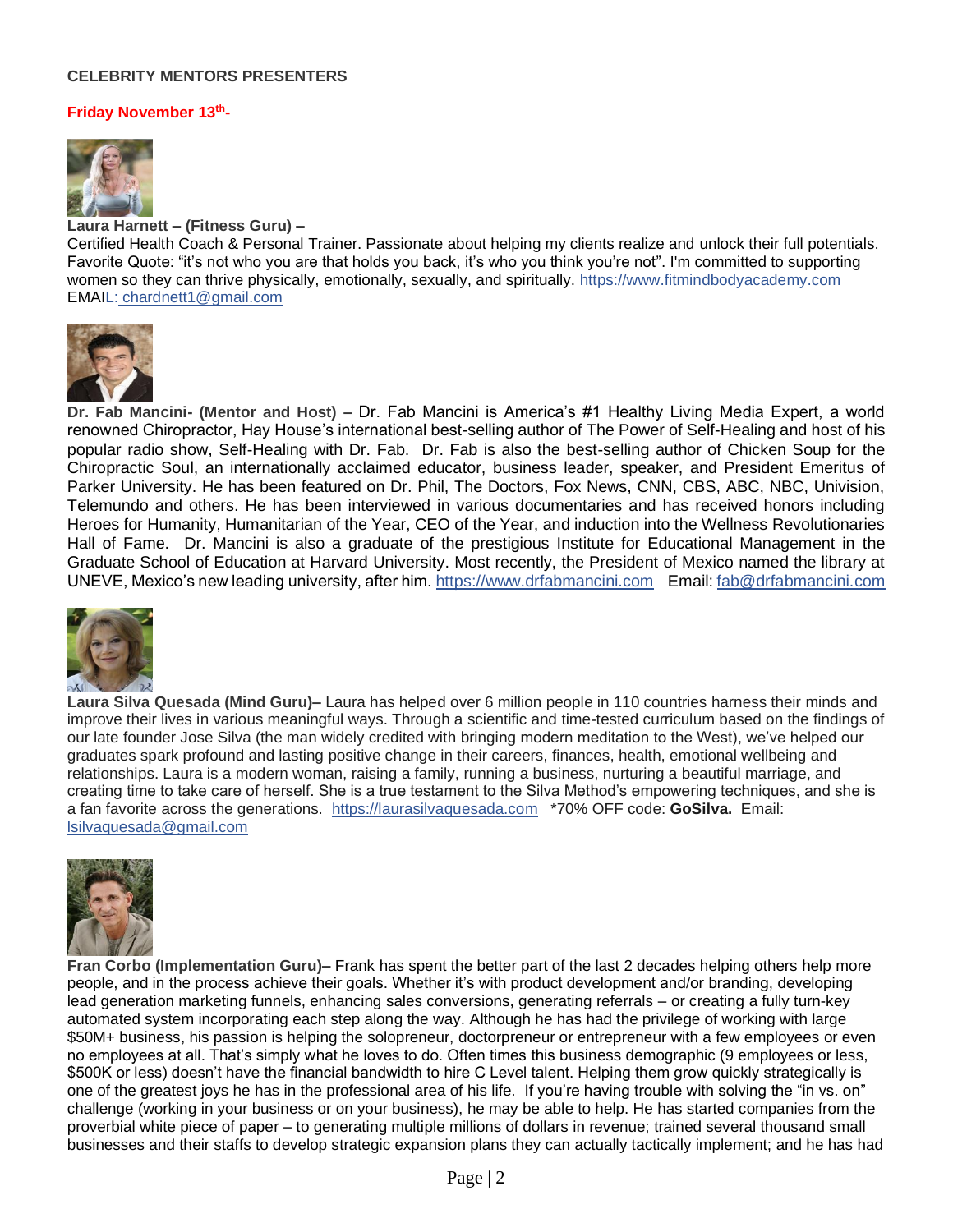the honor of helping men balance their lives through Habitology® (his men's faith based coaching program). [https://habitology.org](https://habitology.org/) Email: [drc@drcorbo.com](mailto:drc@drcorbo.com)



**Dr. Tom O'Bryan (Health Guru) –** When it comes to getting healthy, Dr. Tom O'Bryan's goal for you is 'Making It Easy To Do the Right Thing'. As an internationally recognized, admired and compassionate speaker focusing on food sensitivities, environmental toxins, and the development of autoimmune diseases, Dr. Tom's audiences discover that it is through a clear understanding of how you got to where you are, that you and your Dr. can figure out what it will take to get you well. Dr. O'Bryan is considered a 'Sherlock Holmes' for chronic disease and teaches that recognizing and addressing the underlying mechanisms that activate an immune response is the map to the highway towards better health. He holds teaching Faculty positions with the Institute for Functional Medicine and the National University of Health Sciences. He has trained and certified tens of thousands of practitioners around the world in advanced understanding of the impact of wheat sensitivity and the development of individual autoimmune diseases. Dr. O'Bryan's most recent book, You Can Fix Your Brain: Just 1 Hour a Week to the Best Memory, Productivity, and Sleep You've Ever Had, was published through Rodale Books in September 2018, to global accolades. This best seller offers a step-by-step approach to better cognitive function, from nutrition to environment to toxicity, ultimately creating better long-term memory and a sharper mind. [www.theDr.com](http://www.thedr.com/?fbclid=IwAR2NmcUKxQdoOVLDXw58_ce-NMhwu5mHZcLrLcRvslEw1i9zcUj4L0PzPrg) E mail: [tob1152@gmail.com](mailto:tob1152@gmail.com)



**Darin Kidd (Growth Guru) –** Darin is an entrepreneur who has achieved success in various arenas. He was a top leader and Multiple Seven Figure Earner in the network marketing profession, building massive teams all over the world. While in the industry, he earned awards for recruiting, retention and sales. He has owned profitable franchises, built online businesses with a digital brand and created a vast following on social media. He has been featured in various magazines and books, along with being on an advisory council with John Maxwell. Currently, he is a talented speaker, trainer and mentor for others. Darin's philosophy on life revolves around Faith, Family, and Finance. He enjoys spending time with his wife and five children when he is not focused on work. However, he was not always a successful businessman. Over twenty years ago, he was bankrupt and felt like a failure. He managed to emerge from that experience with a unique perspective and an "I Will Until" attitude on life.

The experiences of Darin's life have made him an inspiring and relatable person. He genuinely wants to help people "be more, do more, and have more" in their life. He has mentored people with all kinds of backgrounds, including Students, Stay at Home Moms, Waiters, Doctors, Lawyers and Engineers. Impacting others is his goal to be accomplished every day. <https://darinkidd.com/>Email: [darinkidd@gmail.com](mailto:darinkidd@gmail.com)



**John Demartini (Human Potential Guru)–** Dr. John Demartini is a world-renowned specialist in human behavior, a researcher, author and global educator. He has developed a series of solutions applicable across all markets, sectors and age groups. His education curriculum ranges from corporate empowerment programs, financial empowerment strategies, self-development programs, relationship solutions and social transformation programs. His teachings start at the core of the issue, addressing the human factor and range out to a multitude of powerful tools that have proven the test of time.

He has studied over 30,000 books across all the defined academic disciplines and has synthesized the wisdom of the ages which he shares on stage in over 100 countries. His presentations whether keynotes, seminars or workshops, leave clients with insights into their behavior and keys to their empowerment. [https://drdemartini.com](https://drdemartini.com/?fbclid=IwAR0hqB_Tc-ZnJCUXjFoSdo_Bto3bV2II0nc5gp2CX2fI_GT28H7rpD8Q4uw) [john@drdemartini.com](mailto:john@drdemartini.com)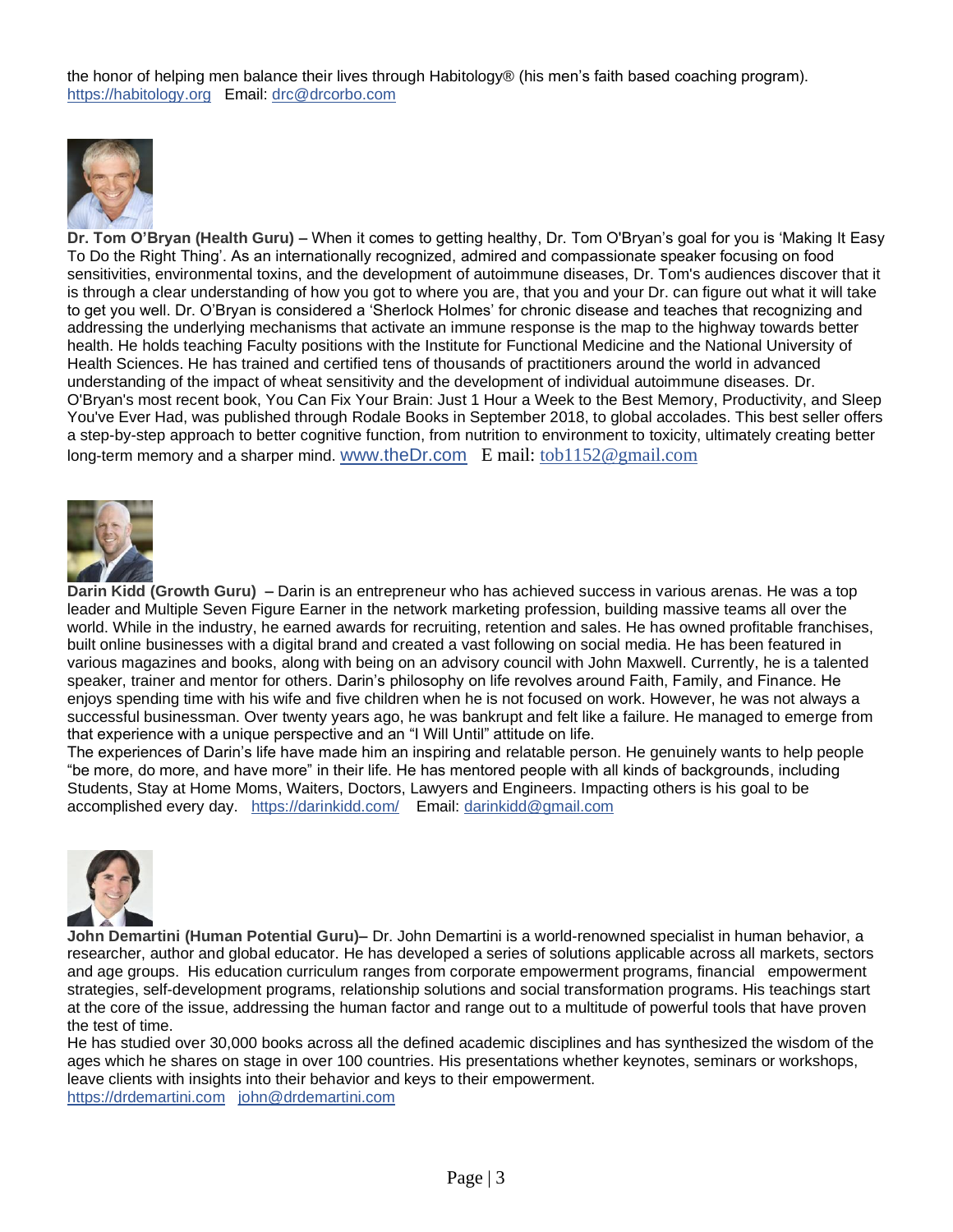

**Dr. Brent Detelich (Entrepreneur Guru)** - Dr. Brent J. Detelich was born in Davenport, Iowa and is a second generation chiropractor. He has dedicated his life to helping other DC's become the most successful entrepreneurs on the planet. For the last 20 years, he has personally consulted well over 50,000 doctors of chiropractic and helped them attain the life of their dreams. [https://www.pbs500.com](https://www.pbs500.com/) Email: [drbrentjd@gmail.com](mailto:drbrentjd@gmail.com)

#### **Saturday November 14th -**



**Laura Harnett – (Fitness Guru) –**

Certified Health Coach & Personal Trainer. Passionate about helping my clients realize and unlock their full potentials. Favorite Quote: "it's not who you are that holds you back, it's who you think you're not". I'm committed to supporting women so they can thrive physically, emotionally, sexually, and spiritually. [https://www.fitmindbodyacademy.com](https://www.fitmindbodyacademy.com/) EMAIL: [chardnett1@gmail.com](mailto:L:%20chardnett1@gmail.com)



**Dr. Fab Mancini- (Mentor and Host) –** Dr. Fab Mancini is America's #1 Healthy Living Media Expert, a world renowned Chiropractor, Hay House's international best-selling author of The Power of Self-Healing and host of his popular radio show, Self-Healing with Dr. Fab. Dr. Fab is also the best-selling author of Chicken Soup for the Chiropractic Soul, an internationally acclaimed educator, business leader, speaker, and President Emeritus of Parker University. He has been featured on Dr. Phil, The Doctors, Fox News, CNN, CBS, ABC, NBC, Univision, Telemundo and others. He has been interviewed in various documentaries and has received honors including Heroes for Humanity, Humanitarian of the Year, CEO of the Year, and induction into the Wellness Revolutionaries Hall of Fame. Dr. Mancini is also a graduate of the prestigious Institute for Educational Management in the Graduate School of Education at Harvard University. Most recently, the President of Mexico named the library at UNEVE, Mexico's new leading university, after him. [https://www.drfabmancini.com](https://www.drfabmancini.com/) Email[: fab@drfabmancini.com](mailto:fab@drfabmancini.com)



**Dr. Jeff Hockings (Diabetes Guru)–** Dr. Jeff is known as the World's #1 Diabetes Reversal Doctor. He is a published Author - "Imagine Living Without Type 2 Diabetes". He has given over 300 presentations the past 7 years in 6 countries. He is the inventor of the world's only Patented Type 2 Diabetes Reversal Program. He is an internationally known wellness expert with 30 years of experience. He is married to his gorgeous wife Traci for 28 years, with beautiful 25 year old daughter, Tiffani. [www.HelpYourDiabetes.com](http://www.helpyourdiabetes.com/) Email: [drhockings@helpyourdiabetes.com](mailto:drhockings@helpyourdiabetes.com) To learn about our distributorship program - [www.AtHomeDiabetes-DC.com](http://www.athomediabetes-dc.com/)



**Anil Gupta (Happiness Guru)** - Anil Gupta, is an electrifying catalyst for profound change who is devoting his life to helping people rise out of pain and blockage into overflowing abundance, happiness and fulfillment. He has a gift for identifying blocks and patterns that are keeping a person stuck and uses his advanced intuitive gifts to reconnect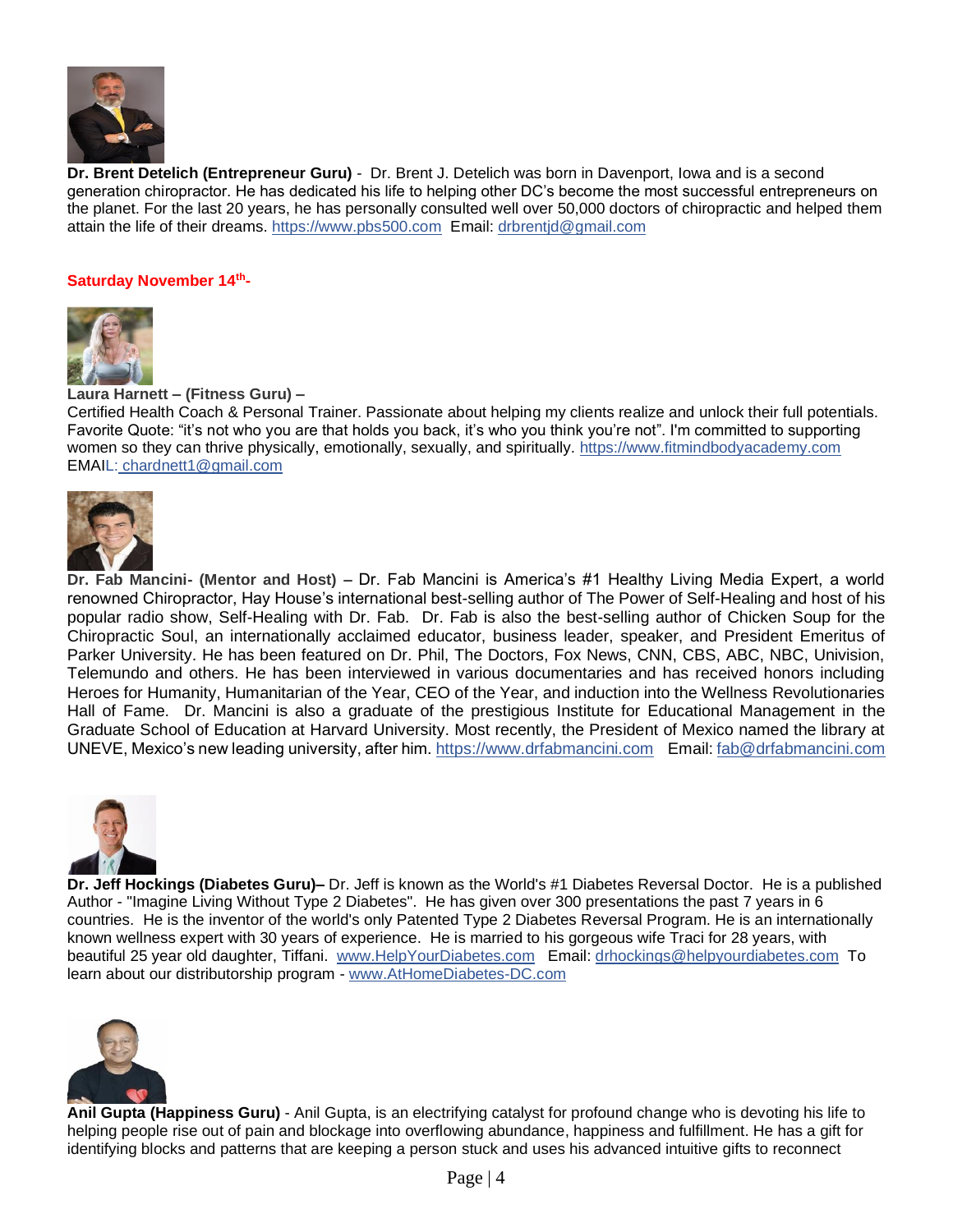people with their spirit, truth and life's purpose. Anil literally wakes up people's souls to live a richer and fuller life and ultimately to realize their greatness, which is within us all. Anil is a world expert on relationships and happiness. He has coached some of the most famous celebrities on the planet like Mike Tyson as well being a guest speaker with Richard Branson on Necker Island. He loves helping people overcome obstacles that prevent them living a fulfilled life and has appeared on stages all over the world and recently was keynote speaker in Medellin in front of 10,000 raving fans. He has appeared at Harvard on a number of occasions and is a guest speaker on Fox news as well as best selling international author of Immediate Happiness. . If you want to have a dramatic impact on your life then Anil Gupta can help you .

We have to become uncomfortable about being comfortable and comfortable about being uncomfortable. Forgiveness is a major part of people's unhappiness and Anil has a process that will take people through a journey whereby they can at last let go and be released from the pains of the past. [https://immediatehappiness.com](https://immediatehappiness.com/?fbclid=IwAR10llEnADgaAPIoDA07by50dQ_HwbKZ7f6HxlhSMg7mry3r_mbNQwvgy7I) Email: [anil@immediatehappiness.com](mailto:anil@immediatehappiness.com)



**Crystal Berger (Media Guru) –** Crystal I. Berger is a national features host, booking producer and author of *["Be](https://www.cbinspires.com/copy-of-hang-with-cb)  [Extraordinary](https://www.cbinspires.com/copy-of-hang-with-cb)"* and contributing author to the Amazon #1 Bestseller *"Speak Up" .* She has been featured on the Dr. Oz Show, The Trinity Broadcasting Network and in Black Enterprise Magazine. Crystal has earned recognition from the United Nations Foundation, the Congressional Black Caucus Foundation, the NAACP and Zig Ziglar International and has been a featured DEI speaker at Business Insider, AMC Networks and the National Association of Multi-Ethnicity in Communications. Crystal's feature *Extraordinary* airs on FOX News 24/7 Headlines, SIRIUS XM Channel 115. Her latest passion project is as founder of Pinnacle Media, a technology firm dedicated to breaking barriers to entry in media via the use of smart technology. Learn more about Crystal at [www.crystalberger.com](http://www.crystalberger.com/) Get booked at [www.getreadygetsetgetbooked.com](http://www.getreadygetsetgetbooked.com/) Email: [mscrystalberger@gmail.com](mailto:mscrystalberger@gmail.com)



**Les Brown (Motivational Guru)–** As one of the world's most renowned motivational speakers, Les Brown is a dynamic personality and highly-sought-after resource in business and professional circles for Fortune 500 CEOs, small business owners, non-profit and community leaders from all sectors of society looking to expand opportunity. For three decades he has not only studied the science of achievement, he's mastered it by interviewing hundreds of successful business leaders and collaborating with them in the boardroom translating theory into bottom-line results for his clients. As a premier Keynote Speaker and leading authority on achievement for audiences as large as 80,000—Les Brown energizes people to meet the challenges of the world around them. He skillfully weaves his compelling life story into the fabric of our daily lives. The thread is forever strengthened, touting why you can't afford to be complacent and to aim high, achieve and actively make an impact on the world. Les Brown's straight-from-the-heart, passion and highenergy, motivates audiences to step beyond their limitations and into their greatness in many ways. [https://lesbrown.com](https://lesbrown.com/) Email: [Lesbrown77@gmail.com](mailto:Lesbrown77@gmail.com)



**Dr. Mark Reiter (Laser Guru) –** Mark Reiter has been a chiropractic patient since age 12 and started working in the chiropractic profession in March 1992. Reiter was first introduced to Multi Radiance Medical Super Pulsed Lasers in the mid-90s while working at a leading distributor of chiropractic equipment. Additionally, he was adjunct faculty at Cleveland Chiropractic College for years, teaching classes on physical therapy modalities. Since 2019, Reiter has lead the Multi Radiance sales force as the company's National Sales Manager, helping chiropractors across the country enhance their care by providing safe, proven effective laser therapy to patients. In his free time, Reiter enjoys spending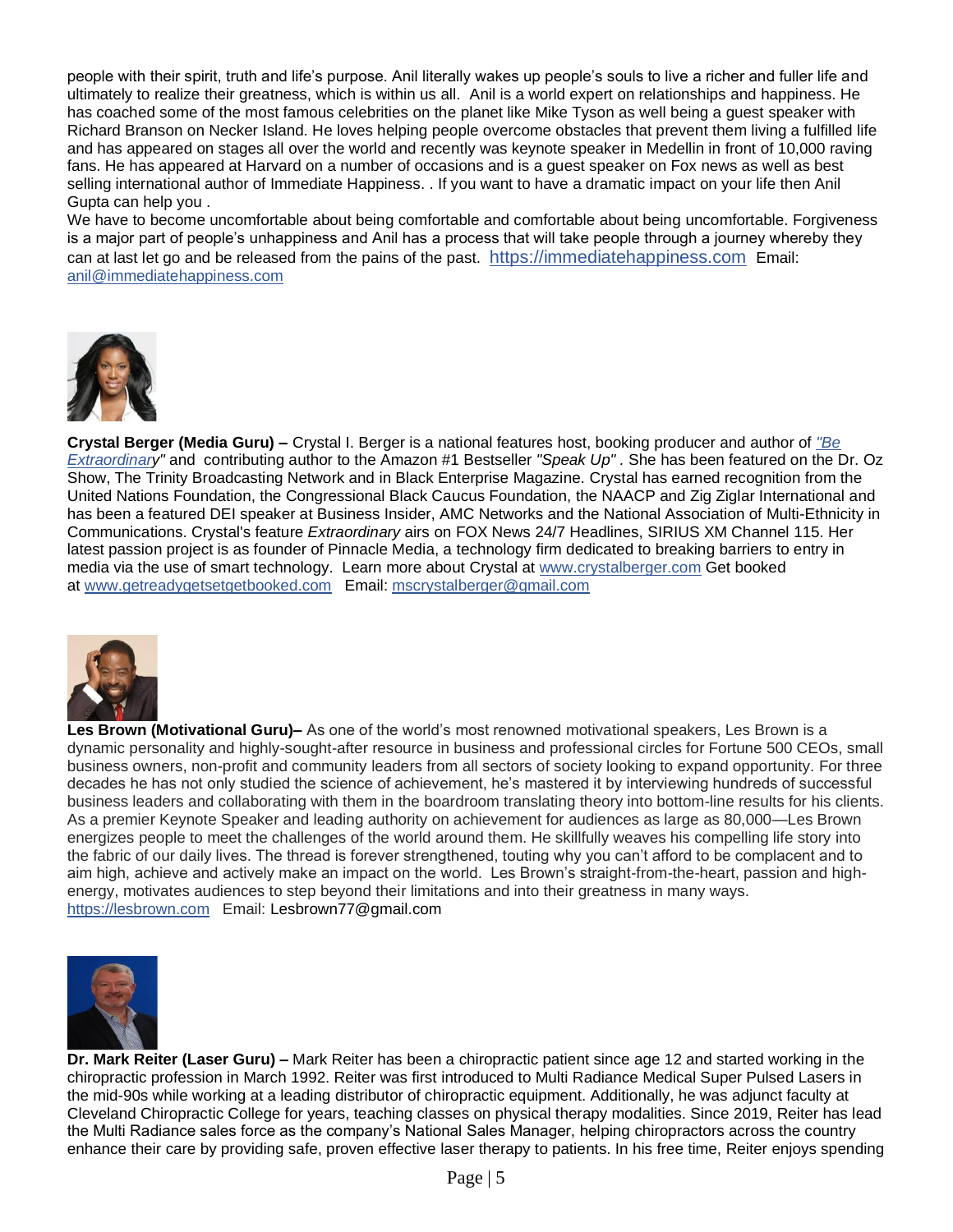time with his wife, 3 children, 4 stepchildren, and a menagerie of pets. His hobbies include playing guitar in a band and going to the movies. <https://www.multiradiance.com/drfab> Email: [mreiter@multiradiance.com](mailto:mreiter@multiradiance.com) 913-820-3752.



**Robee Richman (Culture Guru) –** Robert Richman is a culture strategist and was the co-creator of Zappos Insights, an innovative program focused on educating companies on the secrets behind Zappos' amazing employee culture. Robert built Zappos Insights from a small website to a thriving multi-million dollar business teaching over 25,000 students per year. Through his work, Robert has been helpful for improving the employee culture at hundreds of companies. As one of the world's authorities on employee culture, Robert is a sought after keynote speaker at conferences around the world and has been hired to teach culture in person at companies like Google, Toyota, and Eli Lilly. He has pioneered a number of innovative techniques to build culture, such as bringing improv comedy to the workplace. Robert graduated from Northwestern University with a degree in film, as well as from Georgetown University's Leadership Coaching Program. He is a member of the Transformational Leadership Council, and he is based out of San Diego (though he's on the speaking tour most of the time). <https://www.robertrichman.com/>Email: [robert@richman.la](mailto:robert@richman.la)